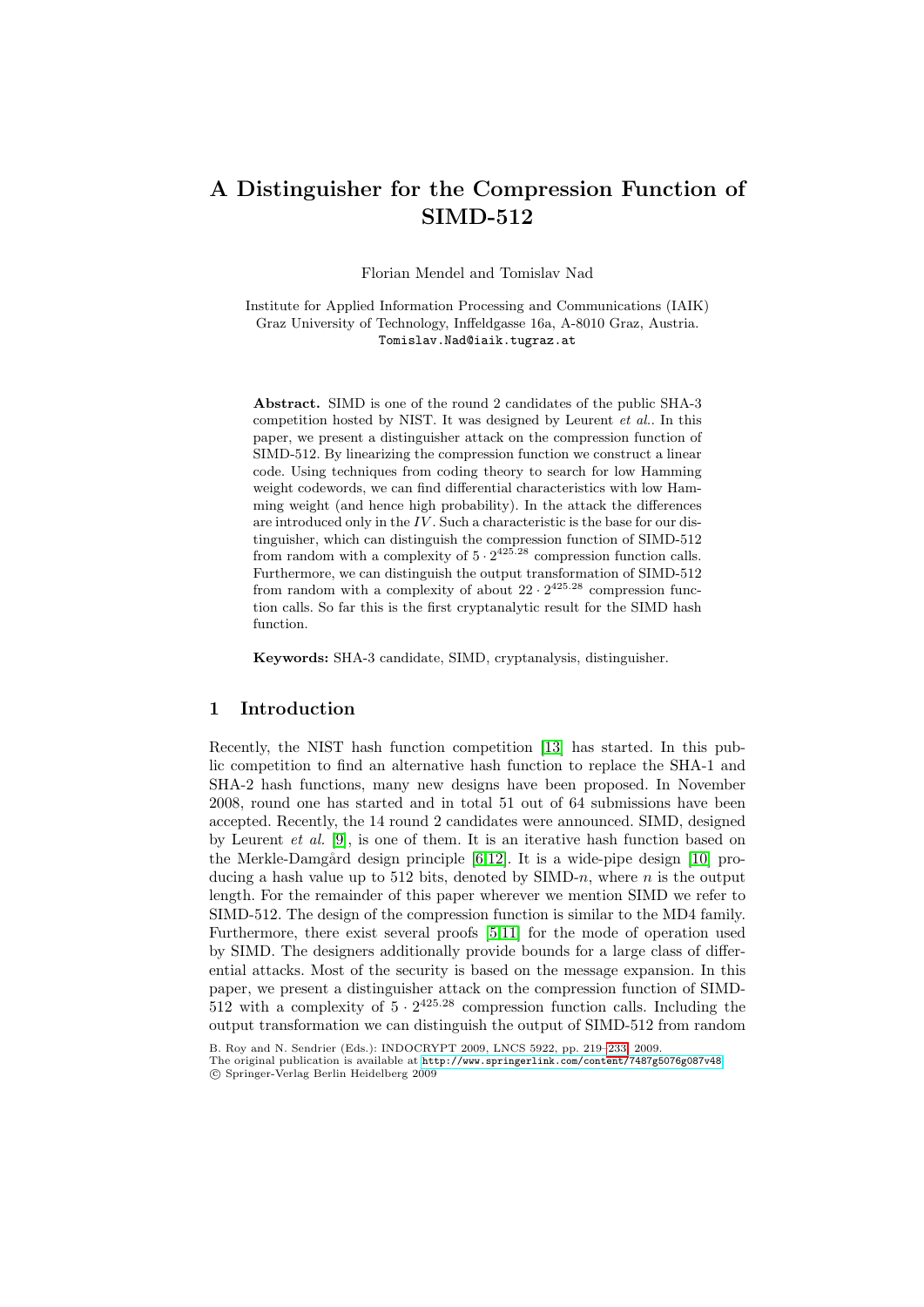with a complexity of about  $22 \cdot 2^{425.28}$  compression function calls. The distinguisher is based on a differential characteristic with differences only in the IV . A characteristic with high success probability is found by using techniques from coding theory. By linearizing the compression function we define a linear code where each codeword represents a differential characteristic. Using an algorithm to find low Hamming weight codewords, we found characteristics which lead to the above attack complexity.

Even if we do not attack the whole hash function, we show unexpected non[ra](#page-4-0)ndom properties of the SIMD-512 compression functio[n.](#page-4-1) However, our attack does not invalidate the security claims of the designers, since most of the security comes from the message expansion, but note that the non-randomness of the compression function of SIMD effects the applicability of the proofs for the mode of operation build upon it.

The structure of this paper is as follows. A short description of SIMD is given in Section 2. Section 3 gives an overview of the basic attack strategy. Section 4 shows in which way we linearized the compression function of SIMD. Followed by Section 5 containing the description of the techniques from coding theory to find good characteristics. Finally, the distinguisher for full SIMD is presented in Section 6.

# 2 Description of SIMD

SIMD is an iterative hash function that follows the Merkle-Damgård design. The main component of a Merkle-Damgård hash function is the compression function. In the case of SIMD-512 to compute the hash of a message  $M$ , it is first divided into k chunks of  $1024$  bits. By the use of a message expansion one block is expanded to 8192 bits. Then the compression function is used to compress the message chunks and the internal state. The padding rule to fill the last blocks is known as the Merkle-Damgård strengthening. The initial value of the internal state is called  $IV$  and is fixed in the specification of the hash function. The output of the hash function is given by computing a finalization function [on](#page-13-3) the last internal state, which is a truncation for SIMD. The internal state of SIMD contains 32 32-bit words and is therefore twice as large as the output. SIMD consist of 4 rounds where each round consist of 8 steps. The feedforward consists of four additional steps with the  $IV$  as message input. Since we apply a compression function attack independent from the message expansion, we omit the description of the message expansion. Fo[r a](#page-2-0) detailed description of the hash function we refer to [9].

#### 2.1 SIMD Step Function

The core part of SIMD is the step function of the state update. Figure 1 illustrates the step function at step  $t$ . The state update consists of eight step functions in parallel. To make the step function dependent from each other,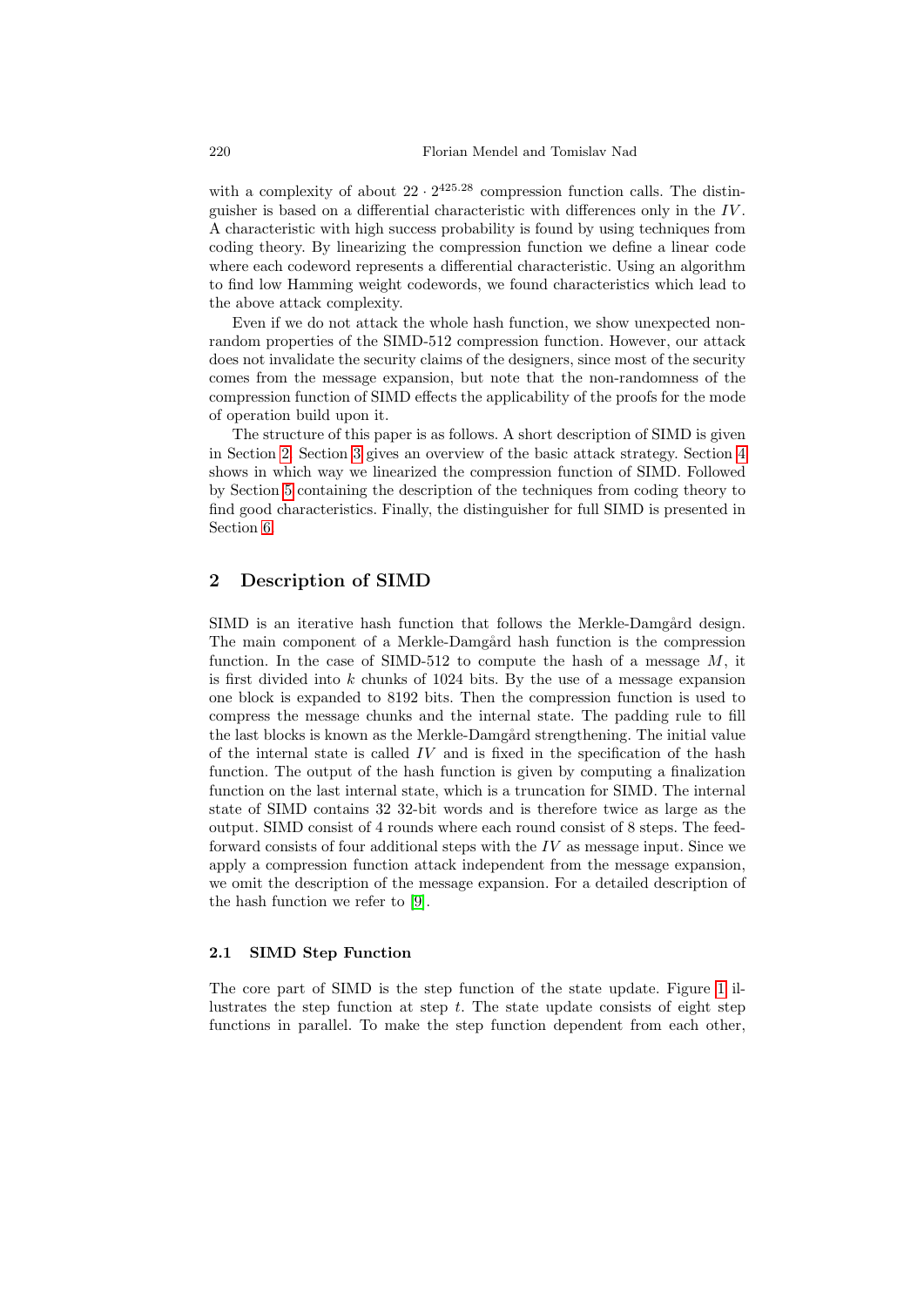

<span id="page-2-0"></span>**Fig. 1.** Update function of SIMD at step  $t, i = 0, \dots, 7$ .

<span id="page-2-1"></span> $(A_{p^t(i)}^{t-1} \ll l^t)$  is included in a modular addition, where  $p^t(i)$  is a permutation, which is different for each step.

Equation (1) is the formal definition of the step function, where  $\boxplus$  denotes the addition modulo  $2^{32}$ .

$$
A_i^t = (D_i^{t-1} \boxplus w_i^t \boxplus \Phi(A_i^{t-1} \cdot B_i^{t-1}, C_i^{t-1})) \lll s^t \boxplus (A_{p^t(i)}^{t-1} \lll r^t)
$$
  
\n
$$
B_i^t = A_i^{t-1} \lll r^t
$$
  
\n
$$
C_i^t = B_i^{t-1}
$$
  
\n
$$
D_i^t = C_i^{t-1}
$$
  
\n(1)

The permutation  $p$  is separated in 4 different permutations:

$$
p^{0}(x) = \begin{cases} x+1 \pmod{8}, & \text{if } x = 0 \pmod{2} \\ x-1 \pmod{8}, & \text{otherwise} \end{cases}
$$

 $p^{1}(x) = \begin{cases} x+2 \pmod{8}, & \text{if } x = 0 \pmod{4} \text{ or } x = 1 \pmod{4} \end{cases}$  $x - 2 \pmod{8}$ , otherwise

$$
p^{2}(x) = 7 - x \pmod{8}
$$
  
 $p^{3}(x) = x + 4 \pmod{8}$ 

The permutation used at step t is  $p^t \mod 4$ . As mentioned before, the 32 steps of SIMD are divided into 4 rounds, each consisting of 8 steps. The boolean function  $\Phi$  and the rotation constants (s and r) for a round are given in Table 1. In Table 2 the rotation constants for each round are given. The feed-forward consist of four steps using the same step function. Table 3 lists the used Boolean function and the rotation constants for the feed-forward.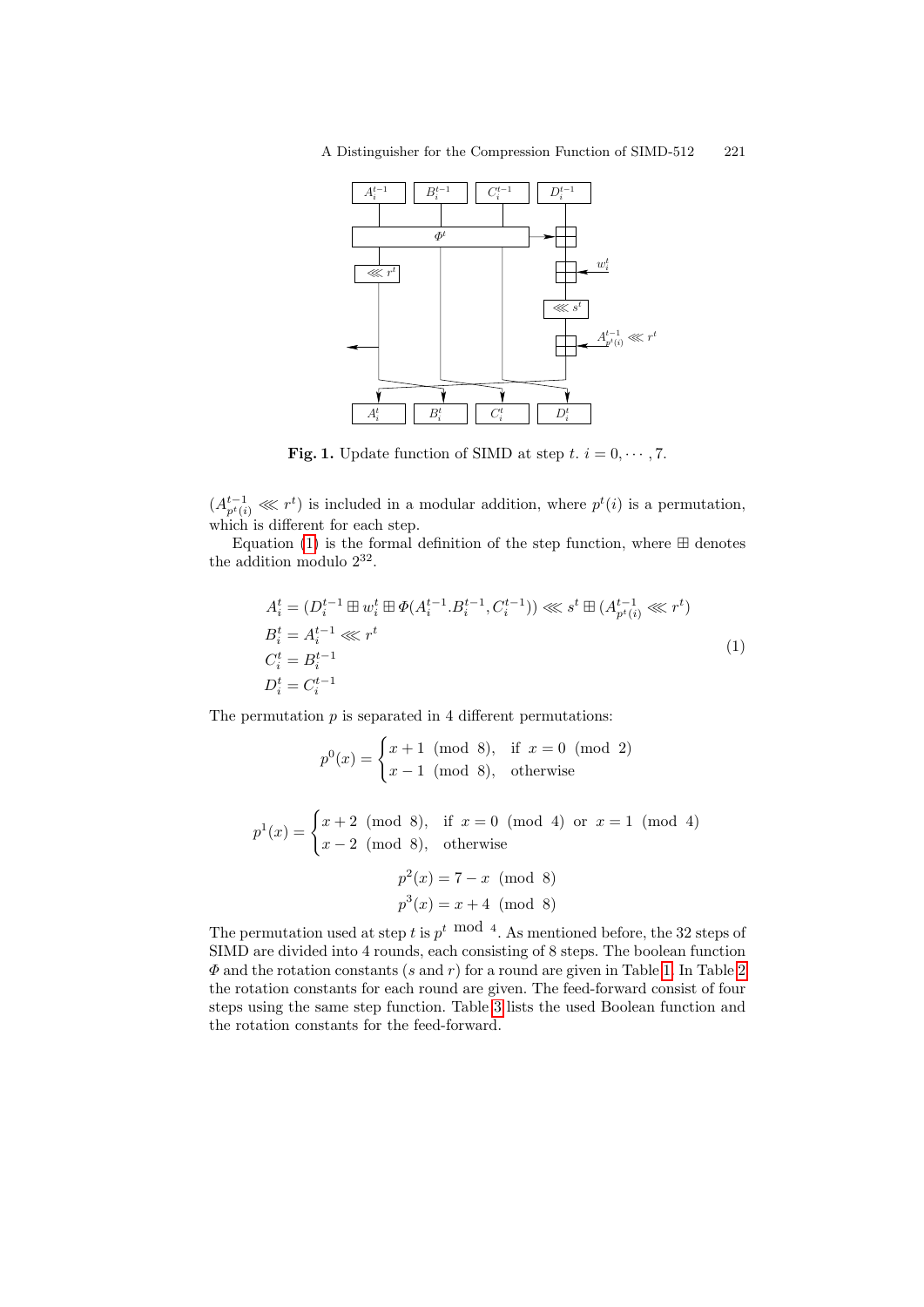<span id="page-3-0"></span>

| $_{\rm step}$ | Ф                                    | $\boldsymbol{r}$ | S              |
|---------------|--------------------------------------|------------------|----------------|
| 0             | ΙF                                   | $\pi_0$          | $\pi_1$        |
| 1             | ΙF                                   | $\pi_1$          | $\pi_2$        |
| 2             | ΙF                                   | $\pi_2$          | $ \pi_3 $      |
| 3             | ΙF                                   |                  | $\pi_3 \pi_0$  |
| 4             | MAJ                                  | $\pi_0 \pi_1$    |                |
| 5             | $\overline{\text{MAJ}} \pi_1 \pi_2 $ |                  |                |
| 6             | MAJ                                  |                  | $\pi_2 \pi_3 $ |
| 7             | MAJ                                  |                  | $\pi_3 \pi_0 $ |

Table 1.  $\Phi$  and rotation constants for a round.

Table 2. Rotation constants for each round.

| round $ \pi_0 \pi_1 \pi_2 \pi_3 $ |    |               |       |    |
|-----------------------------------|----|---------------|-------|----|
|                                   | 3  | <sup>20</sup> | 14 27 |    |
|                                   | 26 | 4             | 23    |    |
| '2                                | 19 | 28            |       | 22 |
| 3                                 | 15 | 5             | 29    | 9  |

Table 3.  $\Phi$  and rotation constants for the feed-forward of SIMD

| step           | Ф |    | $\boldsymbol{s}$ |
|----------------|---|----|------------------|
|                | ь | 15 | 5                |
|                | H | 5  |                  |
| $\overline{2}$ |   |    | U                |
| 3              |   | Ų  |                  |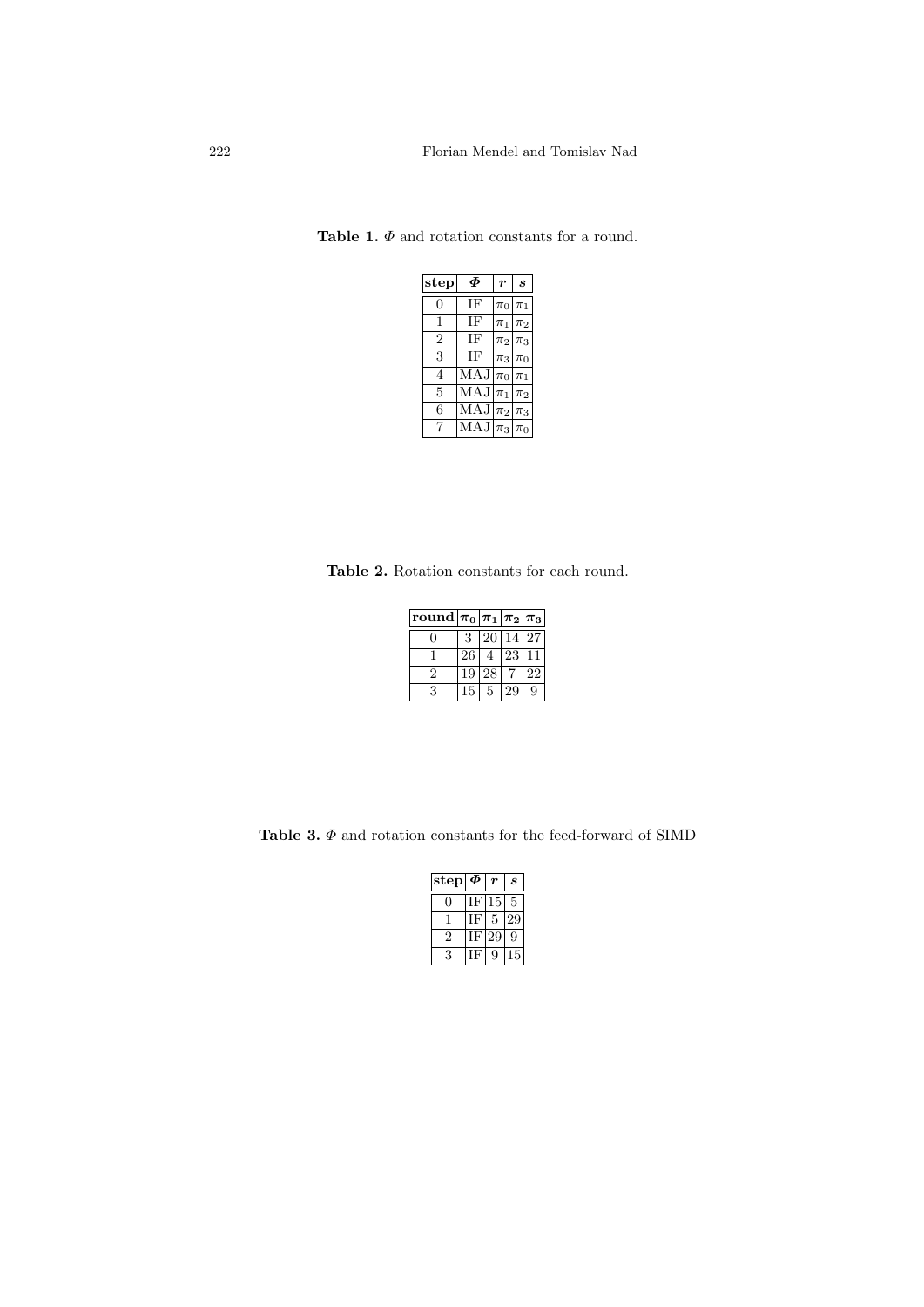## <span id="page-4-0"></span>3 The Basic Attack Strategy

In this section, we briefly describe the attack strategy to construct a distinguisher for the compression function. The attack can be summarized as follows:

- 1. Find a differential characteristic for the compression function of SIMD with differences in the  $IV$ , which holds with high probability.
- 2. Use message modification technique to increase the probability.

To find a good characteristic for the compression function, we use a linearized model of it. Finding a characteristic in a linear code is not difficult. Since the security of SIMD is heavily based on the message expansion, we concentrate on characteristics with di[ffer](#page-12-2)ences only in the  $IV$ . The probability that the characteristic holds in the original compression function is related to the Hamming weight [of](#page-12-3) the cha[ract](#page-13-4)eristic. In ge[ner](#page-13-5)al, a differential characteristic with low Hamming weight has a higher probability than one with a high Hamming weight. Finding a characteristic with high probability (low Hamming weight) is related to finding a low weight word in l[inea](#page-13-6)r codes. Therefore, we use the probabilistic algorithm from Canteaut and Chabaud [3] to find a good characteristic for the compression function of SIMD. It has been shown in the past, for instance the cryptanalysis of SHA-0 [4], SHA-1 [14] or EnRUPT [8] that this technique works well for finding differential characteristics with low Hamming weight. Furthermore, we can improve the probability of the characteristic using message modification, which was introduced by Wang *et a[l.](#page-2-1)* in [16].

## <span id="page-4-1"></span>4 Linearization of SIMD

<span id="page-4-2"></span>Since we have only differences in the  $IV$ , we can omit the message expansion and assume that the message words have no differences. The step function (1) is the only part of SIMD which has to be linearized. The nonlinear parts of this function are the modular additions and the Boolean function  $\Phi$ . In the attack, we replace all modular additi[on](#page-12-4) by XORs. The function  $\Phi$  depends on the current step and is ei[the](#page-5-0)r the IF function or the MAJ function. To have a good approximation for those, we have to take a closer look on the differential behavior of them.

## 4.1 Differential Behavior of IF and MAJ

The differential behavior of IF and MAJ is already discussed in [7]. IF and MAJ have three inputs. Table 4 shows the differential propagation of the Boolean functions regarding XOR-differences.

Since we aim for a low weight characteristic, we replace the Boolean function  $\Phi$  with the 0-function, *i.e.* we block each input difference in  $\Phi$ , no matter if IF or MAJ is used. This has probability  $1/2$  in most cases. One can see that there is exactly one input difference for IF and one for MAJ where the output difference is always one. We discard characteristics with such properties, except in the feed-forward. There we manually correct the characteristic, resulting in a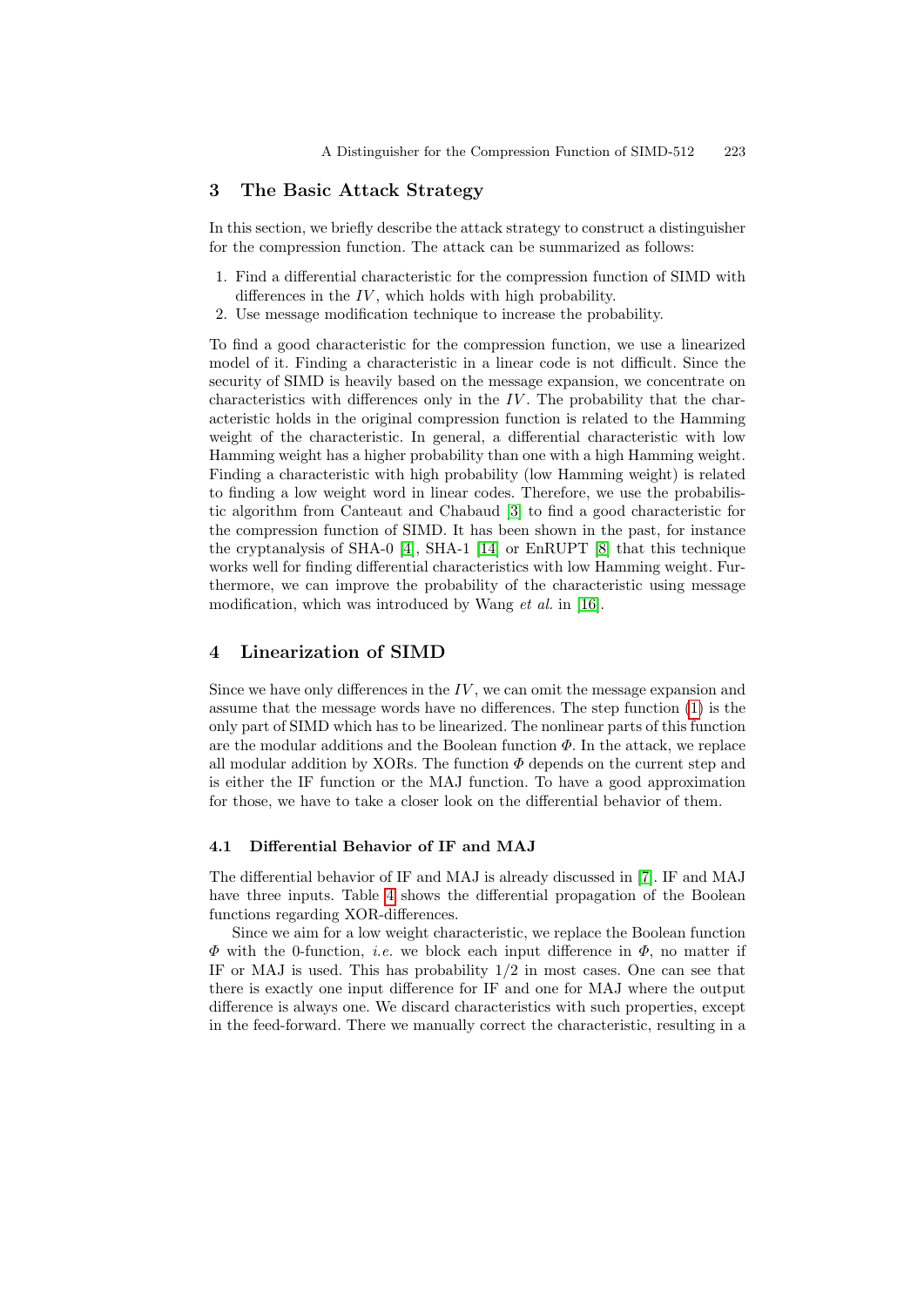|   |              | $\Delta x \; \Delta y \; \Delta z$ | $\boldsymbol{\Delta I} \boldsymbol{F}$               | $\boldsymbol{\Delta MAJ} \,  $ |
|---|--------------|------------------------------------|------------------------------------------------------|--------------------------------|
|   |              |                                    |                                                      |                                |
|   | 0            | 1                                  | $x \oplus 1$                                         | $x \oplus y$                   |
| 0 |              | 0                                  | $\boldsymbol{x}$                                     | $x \oplus z$                   |
| 0 | 1            | 1                                  |                                                      | $y \oplus z \oplus 1$          |
|   | $\mathbf{0}$ | $\Omega$                           | $y \oplus z$                                         | $y \oplus z$                   |
|   | 0            | 1                                  | $x \oplus y \oplus z$                                | $x \oplus z \oplus 1$          |
|   |              | 0                                  | $x \oplus y \oplus z \oplus 1   x \oplus y \oplus 1$ |                                |
|   |              | $\mathbf{1}$                       | $y \oplus z \oplus 1$                                |                                |

<span id="page-5-0"></span>Table 4. Differential Propagation of IF and MAJ

slightly higher Hamming weight. Furthermore, we use the non-linearity of the IF function in the feed-forward to decrease the Hamming weight significantly (see Section 6.2).

Finally, the linearized step function looks as follows:

$$
A_i^t = (D_i^{t-1} \oplus w_i^t \oplus 0) \ll l^t \oplus (A_{p^t(i)}^{t-1} \ll l^t)
$$
  
\n
$$
B_i^t = A_i^{t-1} \ll l^t
$$
  
\n
$$
C_i^t = B_i^{t-1}
$$
  
\n
$$
D_i^t = C_i^{t-1}
$$
\n(2)

Note that for the feed-forward  $w_i^t$  is equal to one word of the *IV*.

# 5 Finding Good Characteristics

As observed by Rijmen and Oswald [15], all differential characteristics for a linearized hash function can be seen as the codewords of a linear code. Our aim is to find good characteristics. Therefore, we have to include each part where differences could decrease the success probability. Let the vector

<span id="page-5-1"></span>
$$
\Delta cv^{t} := (\Delta A_i^{t} | \Delta B_i^{t} | \Delta C_i^{t} | \Delta D_i^{t}), \qquad (3)
$$

for  $i = 0, \dots, 7$  and  $cv^t \in \{0, 1\}^{1024}$  be the concatenated difference of all chaining values (in bit representation) at step  $t$ . Then the vector

$$
\Delta dc := (\Delta IV, \Delta cv^1, \cdots, \Delta cv^{36}),
$$

where  $\Delta dc \in \{0,1\}^{37 \cdot 1024}$ , represents the differences in the IV, chaining values after each step and the output of the SIMD compression function, including the feed-forward. ∆dc is one codeword of the linear code and therefore a differential characteristic. To construct the generator matrix for the linear code, we proceed as follows: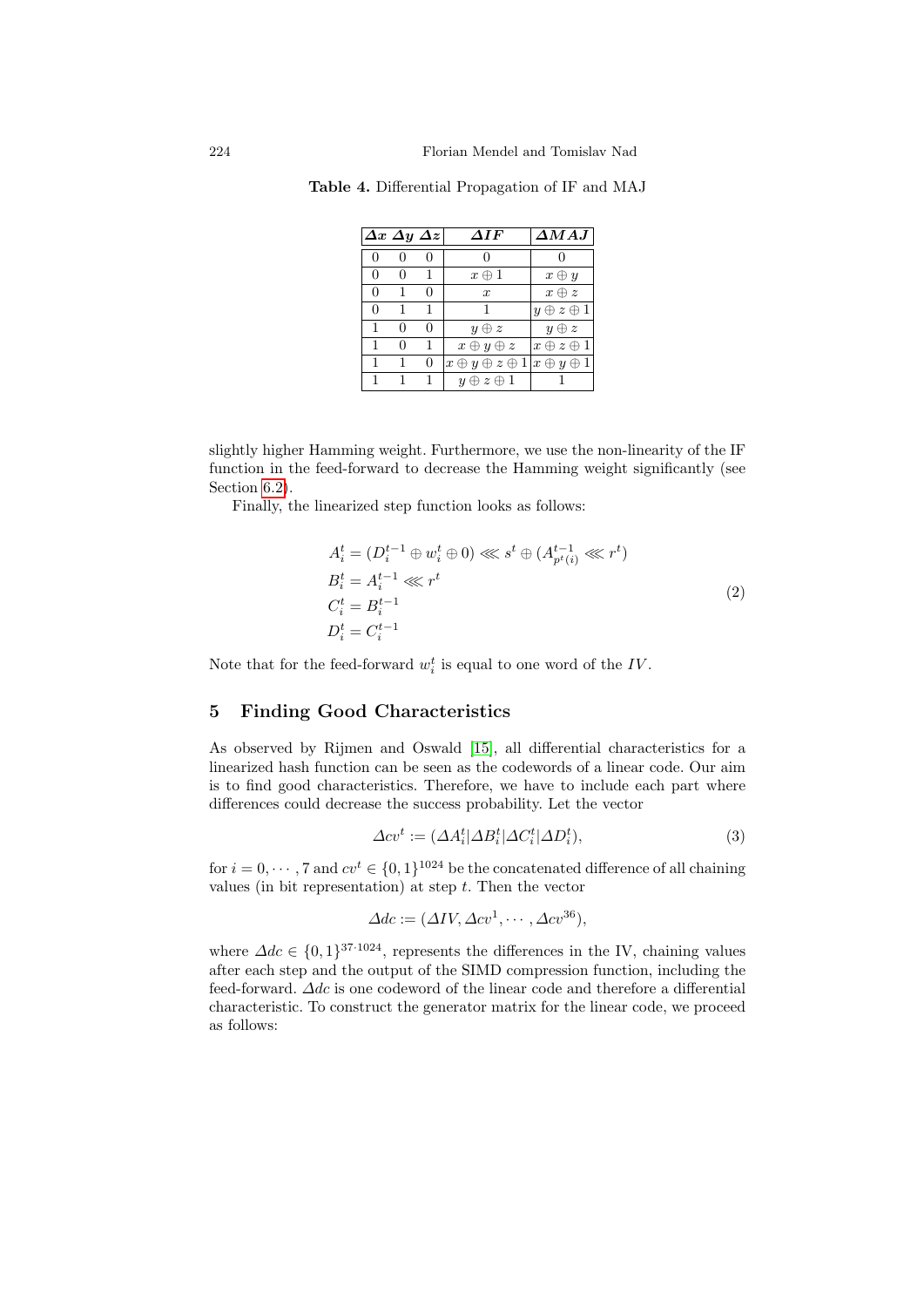- 1. Compute  $\Delta dc_j$  with the input difference  $\Delta IV_j = e_j$ , where  $e_j \in \{0,1\}^{1024}$  is the j-th unit vector.
- 2. Repeat the computation for  $j = 1, \ldots, 1024$ .

The resulting systematic generator matrix of the linear code for the linearized SIMD compression function is defined in the following way:

$$
G_{1024 \times 37 \cdot 1024} := [I_{1024 \times 1024} | CV], \tag{4}
$$

where  $CV$  is defined by

$$
\begin{pmatrix}\n\Delta dc_1 \\
\vdots \\
\Delta dc_{1024}\n\end{pmatrix}.
$$

#### 5.1 Reducing the C[od](#page-5-1)e Length

<span id="page-6-0"></span>Depending on the number of steps, the linear code can get large. If we take a closer look on the dependencies of each chaining value, one can see that only the  $A_i$ 's are updated at each step and the other values only depend on them. Therefore, we can reduce the code size by only considering the  $A_i$ 's at each step function. The definition of  $\Delta cv^t$  in Equation (3) changes to

$$
\Delta cv^t := (\Delta A_i^t),\tag{5}
$$

Following the same procedure above, the resulting generator matrix is much smaller, namely

$$
G_{1024 \times 10240} := [I_{1024 \times 1024} | CV]. \tag{6}
$$

Therefore, the performance of the search for low Hamming weight codewords is increased.

#### 5.2 Low Weight Search

We implemented the prob[abi](#page-6-0)listic algorithm from Canteaut and Chabaud [3] to search for codewords with low Hamming weight and applied some optimizations to speed up the search. This iterative algorithm basically looks for small Hamming weight codewords in a smaller code. Such a codeword is considered as a good candidate for a low Hamming weight codeword for the whole code. Considering a systematic generator matrix like (6) the algorithm randomly selects  $\sigma$  columns of it and split the selection in two submatrices of equal size. By computing all linear combination of  $p$  rows (usually 2 or 3) for each submatrix and storin[g th](#page-4-2)eir weight, the algorithm searches for a collision of both weights which allow to search for codewords of 2p. Then two randomly selected columns are interchanged, followed by one Gaussian elimination step. This procedure is repeated until a sufficiently small Hamming weight was found. Additionally, we check for each codeword if each difference at the input of the Boolean function can be blocked. If it is not possible we discard the codeword. We omit this check in the feed-forward (see Section 4.1).

In the case of the codes originating from the linearized SIMD compression function we found several low weight codewords in less than an hour on a PC.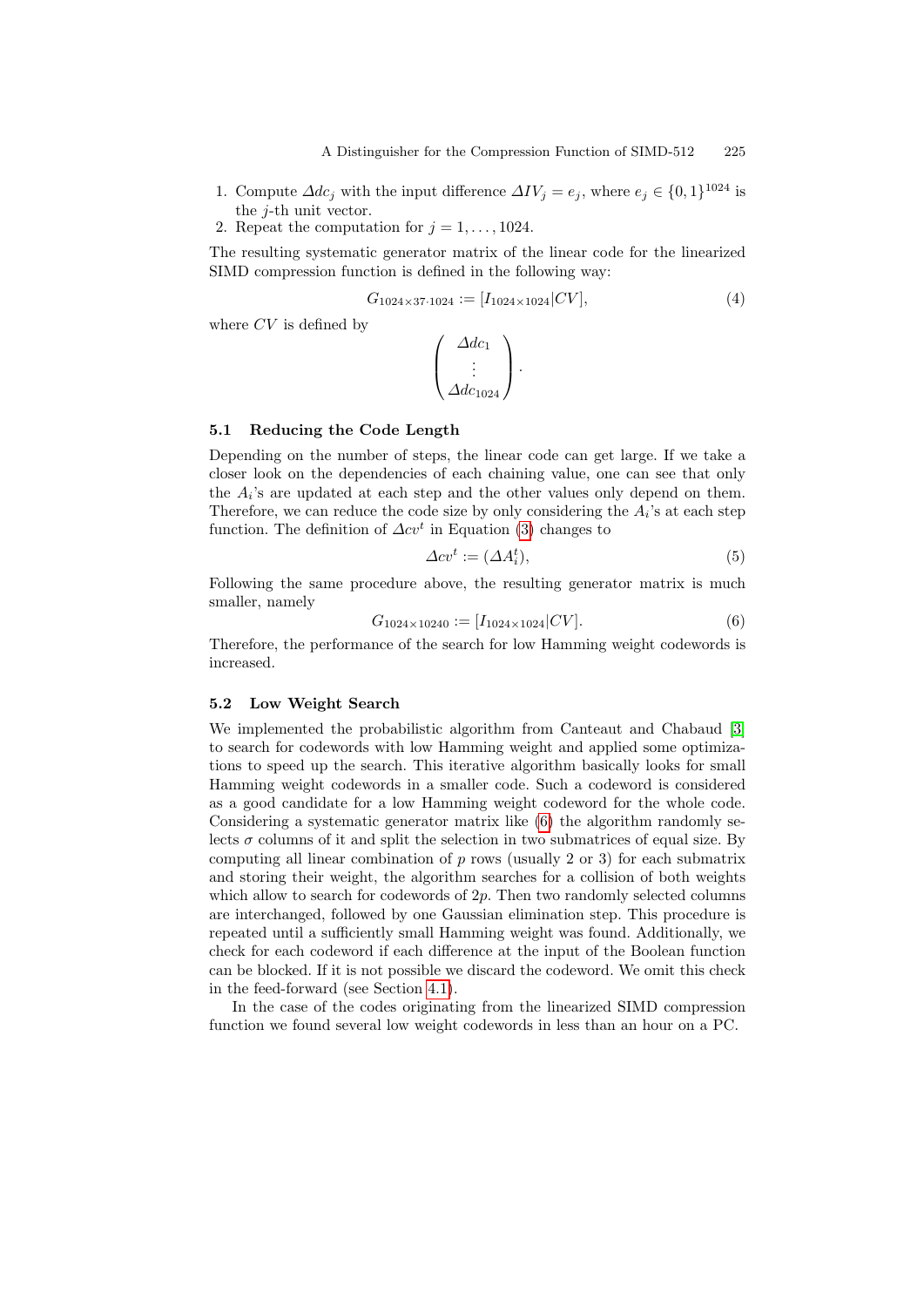#### 5.3 Estimating the Probability for a Characteristic

To compute the probability of the found differential characteristic, we have to [cons](#page-4-2)ider the differences entering the Boolean function  $\Phi$  and the modular additions.

The Boolean Function  $\Phi$ . The probability for blocking a difference in one bit at the input of  $\Phi$  is  $1/2$  or 0 for some cases, but then the characteristic is discarded (see Section 4.1). Hence, the total probability is determined by the sum of all differences at the input. Note, that differences at the same bit positions are counted only once. The overall probability for step t is defined by  $2^{-x}$ , where x is given by

$$
\sum_{i=0}^{7}hw(\varDelta A_{i}^{t-1}\vee\varDelta B_{i}^{t-1}\vee\varDelta C_{i}^{t-1})
$$

<span id="page-7-0"></span>and  $hw(\cdot)$  is the bit-wise Hamming weight of a 32-bit word.

The Modular Additions. Consider the additions (7) from the step function (1).

$$
(\Delta D_i^{t-1} \boxplus \Delta w_i^t) \lll s^t \boxplus (\Delta A_{p^t(i)}^{t-1} \lll r^t) \tag{7}
$$

We could consider each modular addition separately and prevent a carry for each bit difference, but this would result in a rather conservative approximation. Therefore, we want to give a more detailed analysis. By allowing carries in the first addition, we can compensate them at the second addition. However, this is not that easy, because of the rotation after the first modular addition.

First we take a look at the following addition:

$$
\varDelta D_i^{t-1}\boxplus\varDelta w_i^t.
$$

If we have a difference at the same bit position, we can cancel them out with probability  $1/2$ . The overall probability to cancel out such differences for step t is  $2^{-y}$ , where y is defined by

$$
\sum_{i=0}^{7}hw(\Delta D_{i}^{t-1}\wedge \Delta w_{i}^{t}).
$$

Note that  $\Delta w_i^t \neq 0$  only for the feed-forward. If there is only a difference in one input of the modular addition (bit-wise), we allow carries. However, we do not want that the carry expansion is destroyed, due to the rotation to left by  $s^t$  bits, since we cannot compensate this in the second addition. To take care of this problem we have to consider two cases.

Let be  $l_j$  the bit position of the j-th difference in  $\Delta D_i^{t-1}$  before the rotation,  $l'_j$  after the rotation and  $d_{\text{MSB}}(l_j)$  ( $d_{\text{MSB}}(l'_j)$ ) the distance of  $l_j$  ( $l'_j$ ) to the most significant bit (MSB). The first case is  $d_{\text{MSB}}(l_j) < s^t$ , *i.e.* the difference is rotated over the MSB. Therefore, we have to ensure that the carry expands at most to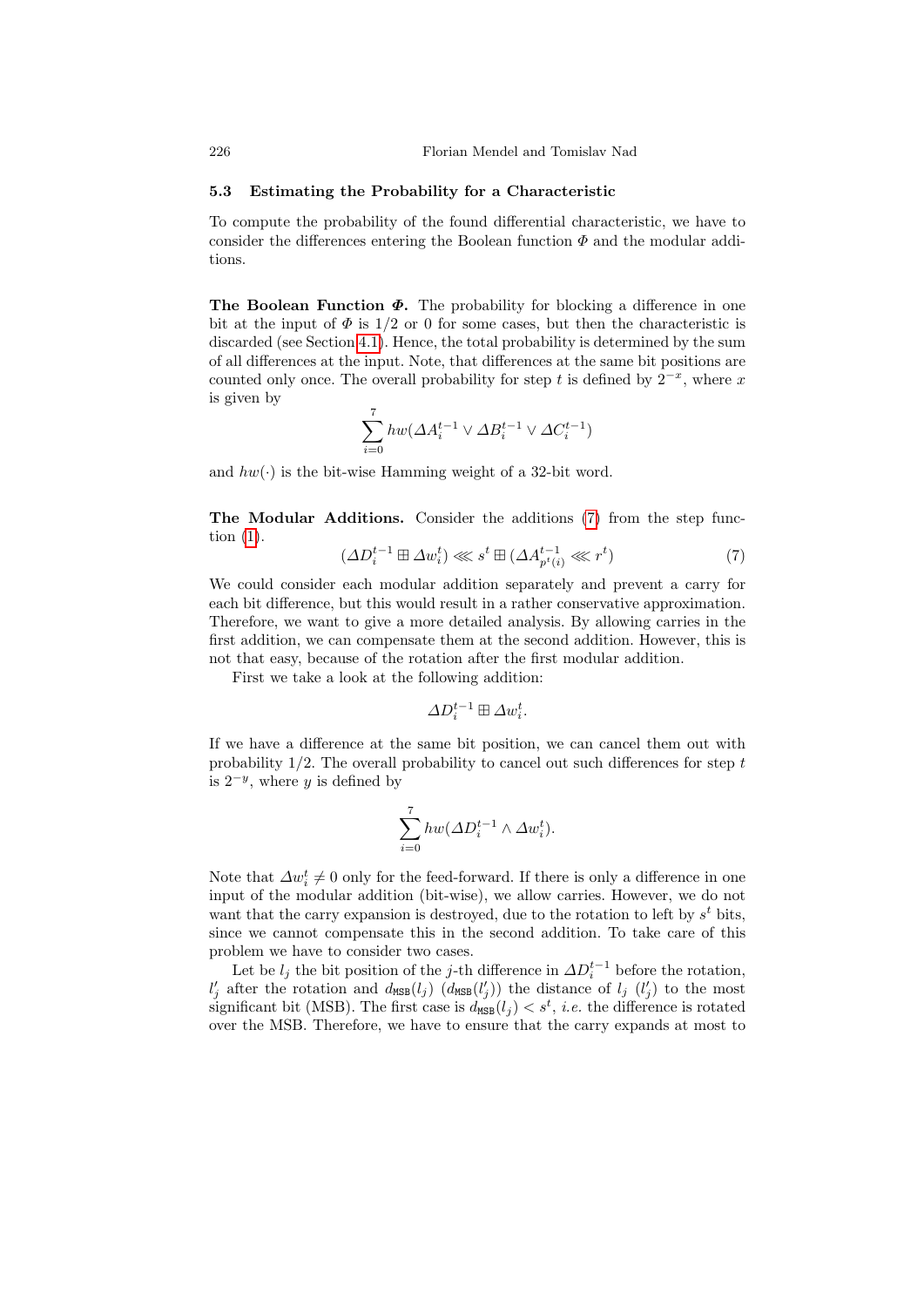the MSB from the position of the difference before the rotation. The probability for that is

$$
1-2^{-d_{\mathtt{MSB}}(l_j)}.
$$

The second case considers  $d_{\text{MSB}}(l_j) \geq s^t$ , *i.e.* the difference is not rotated over the MSB. In this case we have to ensure that the carry expands at most to the MSB from the position of the difference after the rotation. The probability for that is

$$
1-2^{-d_{\mathtt{MSB}}(l'_j)}.
$$

This differentiation has to be done for each difference in  $\Delta D_i^{t-1}$ . The overall probability is given by the product of all single probabilities.

In the last modular addition

$$
(\varDelta D_i^{t-1}\lll s^t)\boxplus(\varDelta A_{p^t(i)}^{t-1}\lll r^t)
$$

we first cancel out differences at the same bit positions of both variables with probability 1/2 for each such difference. In the last step we compensate the carries from the first addition with the same probability. Finally, the overall success probability for the second modular addition is  $2^{-z}$ , where z is defined as follows:

$$
\sum_{i=0}^{7} hw(\Delta D_i^{t-1} \ll l s^t \lor \Delta A_{p^t(i)}^{t-1} \ll l r^t).
$$

<span id="page-8-0"></span>Note, that we ignore differences in the MSB for these calculations, which results in a small improvement.

Message Modification. To improve the success probability of the differential characteristic we use message modification. We have the freedom to choosing the actual values of the  $IV$  and the message words. Regarding the message words, we assume that we can increase the success probability in the first 4 steps to 1. Since one message block in SIMD has 1024 bit and is expanded to 8192, we can at least choose the first 32 expanded message words  $w$ , but not completely arbitrary. The message modification for the first 4 steps results in a significant improvement of the overall success probability, since this probability is low in these steps. However, the message expansion needs to be studied in more detail to get a good view on the security of SIMD. It might be possible to improve the attack by using more [sop](#page-12-5)histicated message modification techniques.

## 6 Distinguisher for Full SIMD

In this section, we present a distinguisher for the full (32 steps and feed-forward) compression function of SIMD. It is based on the differential multicollision distinguisher introduced by Biryukov *et al.* [1] and high probability differential characteristics for the compression function of SIMD. This characteristic was found by using the techniques described in the previous section. Before describing the differential characteristic in detail, we first have to discuss the setting we use to show non-randomness in the compression function of SIMD.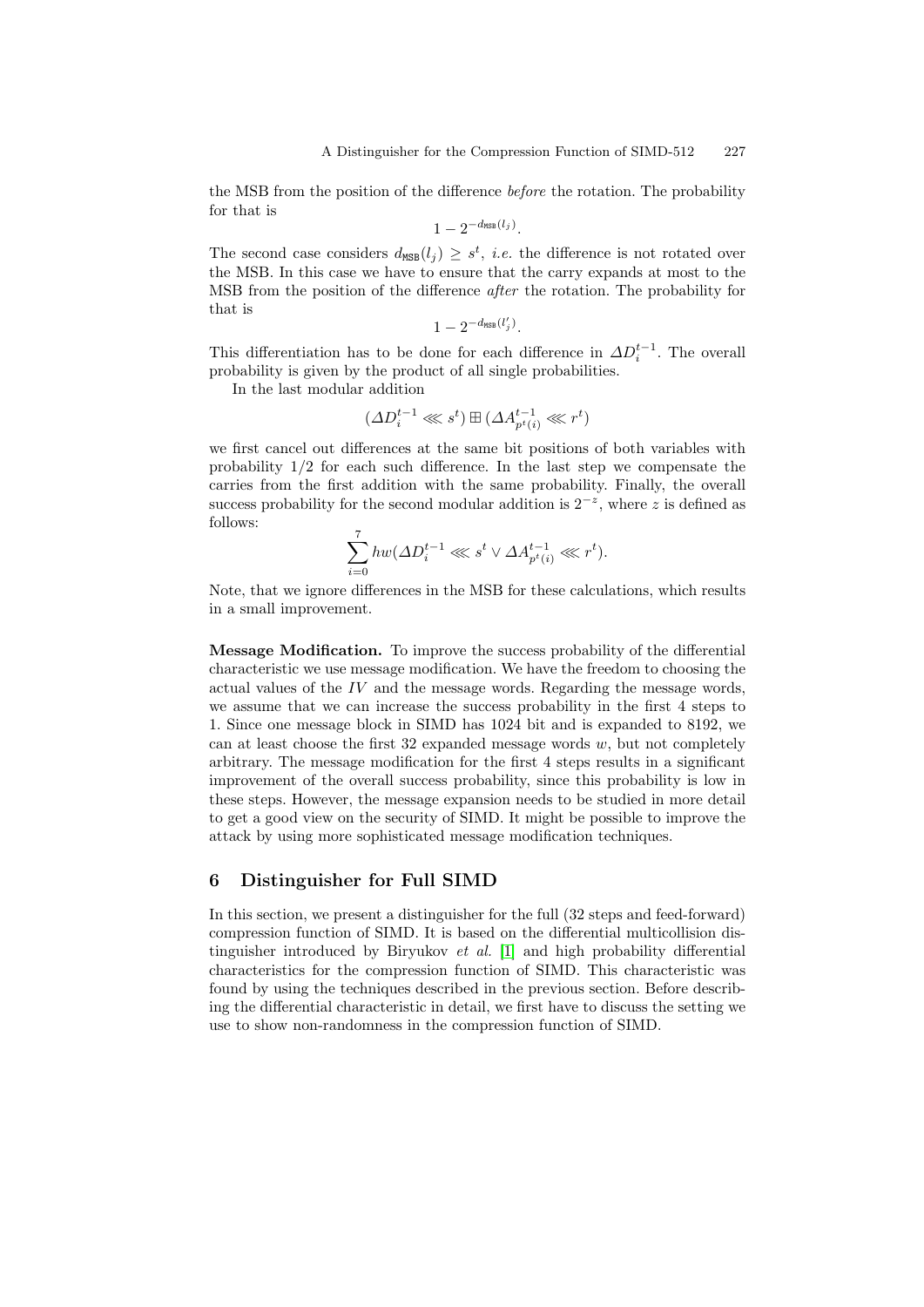## 6.1 Differential  $q$ -multicollision

The notion of differential  $q$ -multicollision was introduced by Biryukov et al. in the cryptanalysis of AES-256. They show that differential  $q$ -multicollision can be found for AES-256 with a complexity of  $q \cdot 2^{67}$ , while for an ideal cipher an adversary needs at least

$$
O(q \cdot 2^{\frac{q-2}{q+2} \cdot n}) \tag{8}
$$

time. Note that in [1] the attack is described for a block cipher. However, it can be easily adapted for a random function. Below we repeat the basic definition and lemma, we need for the distinguishing attack for the compression function of SIMD.

Definition 1. A set of two differences and q pairs

$$
\{\Delta IV, \Delta M; (IV_1, M_1), (IV_2, M_2), \cdots, (IV_q, M_q)\}\
$$

is called a differential q-multicollision for  $f_{IV}(\cdot)$  if

$$
f_{IV_1}(M_1) \oplus f_{IV_1 \oplus \Delta IV}(M_1 \oplus \Delta M) = f_{IV_2}(M_2) \oplus f_{IV_2 \oplus \Delta IV}(M_2 \oplus \Delta M)
$$
  
=  $\cdots = f_{IV_q}(M_q) \oplus f_{IV_q \oplus \Delta IV}(M_q \oplus \Delta M).$ 

In the case of SIMD, f is the compression function and  $\Delta M$  is equal 0.

Lemma 1. To construct a differential q-multicollision for an ideal function with an n-bit output an adversary needs at least  $O(q \cdot 2^{\frac{q-2}{q+2} \cdot n})$  queries on the average.

The proof for Lemma 1 works similar as in [1] for an ideal cipher.

In this section, we show how to find a differential  $q$ -multicollision for the SIMD compression function with a complexity of about  $q \cdot 2^{425.28}$  instead of the expected

$$
q \cdot 2^{\frac{q-2}{q+2} \cdot 1024}.
$$

This is described in detail in the subsequent sections.

#### 6.2 The Differential Characteristic

We have found several characteristics with low Hamming weight. The best ones have a weight of 504 in all chaining variables. We can further reduce the weight by using the non-linearity of the IF function in the feed-forward. If we do not block all in[put](#page-8-0) differences in the Boolean function, we can cancel out additional differences, which results in a lower Hamming weight for the subsequent steps. Thus, the overall success probability of the characteristic is increased. In that way we can improve the characteristics to a weight of 486. By a detailed analysis (see Section 5.3) we determine the success probability of the characteristics with  $\approx 2^{-507.34}$  without message modification. If we use additionally message modification as described in Section 5.3, we increase the probability to  $\approx 2^{-425.28}$ .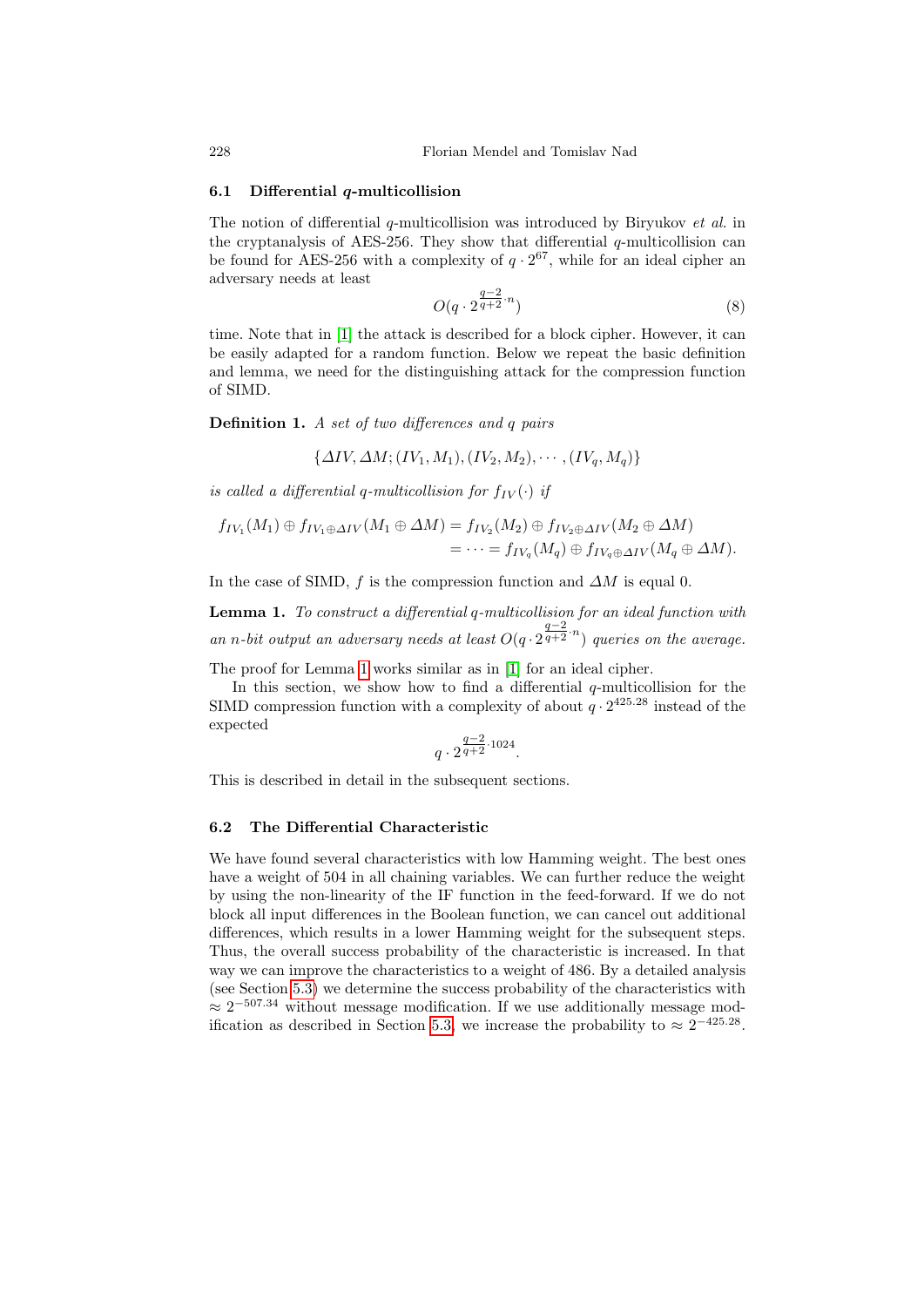Table 8 presents one of the differential characteristics with weight 486. Due to space restriction we do not show the complete characteristic but the differences in the  $IV$ , which is enough to reconstruct the whole differential path. In Appendix A the characteristic in the steps of the feed-forward, including the above modifications, is given.

| $\boldsymbol{\eta}$ |  |                                     |  |
|---------------------|--|-------------------------------------|--|
|                     |  | 00000000 00000000 00000000 00000000 |  |
|                     |  | 00000000 00000000 00000000 00000000 |  |
|                     |  | 00000000 00000000 00000000 00000000 |  |
| 3                   |  | 00000000 104804a0 00000000 00000000 |  |
|                     |  | 00000000 00000000 050e0010 00000000 |  |
| 5                   |  | 00000000 00000000 00000000 00000000 |  |
|                     |  | 00000000 00000000 00000000 68801201 |  |
|                     |  | 04004400 00000000 00000000 00000000 |  |

Table 5. Differences in the IV.

Table 6 splits the probability estimation into rounds and steps (for readability the probabilities are given in  $log_2$ ).

**Table 6.** Probabilities in  $log_2$  for each round and step.

| step<br>round                                             |         |      |      | -3                                                                               |      | 5                           | 6 |      |
|-----------------------------------------------------------|---------|------|------|----------------------------------------------------------------------------------|------|-----------------------------|---|------|
|                                                           |         |      |      | $-23.85$   $-23.03$   $-19.09$   $-16.19$   $-15.12$   $-12.09$   $-9$   $-8.03$ |      |                             |   |      |
|                                                           | $-7.09$ | -5   |      |                                                                                  | $-3$ |                             |   | $-2$ |
|                                                           |         |      |      | $-2$                                                                             | $-3$ |                             |   |      |
|                                                           | $-4.19$ | $-6$ | $-9$ | $-12$                                                                            |      | $-16$ $ -19.42  -19 -23.30$ |   |      |
| feed-forward $\  -31.05 \ - 46.09 \ - 69.46 \ - 77.34 \ $ |         |      |      |                                                                                  |      |                             |   |      |

The characteristic in Table 8 leads to a guaranteed difference in one bit at the output of  $\Phi$  in the third step of the feed-forward. By correcting this manually, the success probability is slightly decreased, which is already included in the overall probability.

## 6.3 The Complexity of the Attack

The differential characteristic described in the previous section can be used to construct a distinguisher for the compression function of SIMD. It is easy to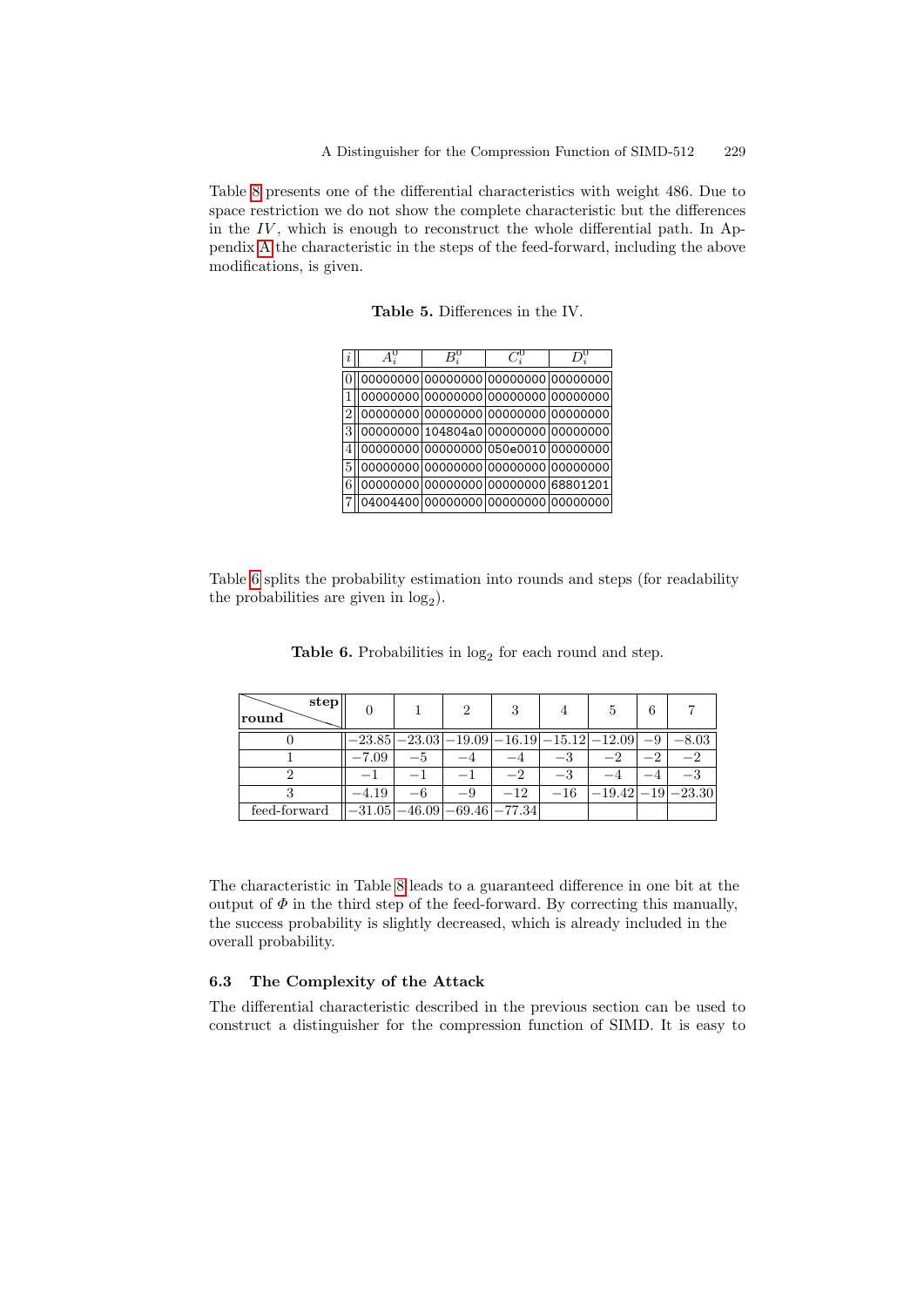see that by using the differential characteristic  $q$  times one can find a differential q-multicollision with a complexity of about  $q \cdot 2^{507.34}$  compression function evaluations. Furthermore, by using message modification (see Section 5.3) in the first 4 steps the complexity of the attack can be significantly reduced, resulting in a complexity of about  $q \cdot 2^{425.28}$ . Note that the generic attack has a complexity of about

$$
q\cdot 2^{\frac{q-2}{q+2}\cdot 1024}
$$

compression function evaluations. Hence, one can distinguish the compression function of SIMD from a random function with a complexity of about  $q \cdot 2^{507.34}$ and  $q \cdot 2^{425.28}$  for  $q = 6$  and  $q = 5$ , respectively.

In a similar way as we can distinguish the compression function of SIMD from random, we can also distinguish the output transformation (last iteration of SIMD) from random. While the complexity for constructing a differential qmulticollision for the output transformation using the differential characteristic described in the previous section is the same as before, the complexity of the generic attack has changed, since the output is only 512 instead of 1024 bits in the last iteration due to the truncation at the end. Hence, the complexity of the generic attack is

$$
q \cdot 2^{\frac{q-2}{q+2} \cdot 512}.
$$

However, by setting  $q = 438$  and  $q = 22$  for the case with message modification in the first 4 rounds, we can distinguish the output transformation of SIMD from random with a complexity of about  $438 \cdot 2^{507.34}$  and  $22 \cdot 2^{425.28}$ , respectively. Table 7 provides a summary of the complexities for our distinguisher and the generic complexities.

| Table 7. Summary of the attack complexities. |  |  |  |  |
|----------------------------------------------|--|--|--|--|
|----------------------------------------------|--|--|--|--|

|                                                                    |  |                                                                 | compression function   output transformation                                                                                                                        |  |
|--------------------------------------------------------------------|--|-----------------------------------------------------------------|---------------------------------------------------------------------------------------------------------------------------------------------------------------------|--|
| message modification   generic   our attack   generic   our attack |  |                                                                 |                                                                                                                                                                     |  |
| $\mathbf{n}$                                                       |  |                                                                 | $\begin{array}{ c c c c c c } \hline & 6 & 2^{\frac{4}{5} \cdot 1024} & 6 & 2^{507.34} & 438 & 2^{\frac{436}{440} \cdot 512} & 438 & 2^{507.34} \hline \end{array}$ |  |
| ves                                                                |  | $\left\ 5\cdot2^{\frac{3}{7}\cdot1024}\right\ 5\cdot2^{425.28}$ | $\frac{22}{22 \cdot 2^{24}}$ <sup>512</sup> $\sqrt{22 \cdot 2^{425.28}}$                                                                                            |  |

# 7 Conclusions

In this paper, we presented a distinguishing attack on the compression function of SIMD-512. We used techniques from coding theory to search for differential characteristics with low Hamming weight. We have found several characteristics with weight 486. Our attack strategy for the distinguisher is similar to the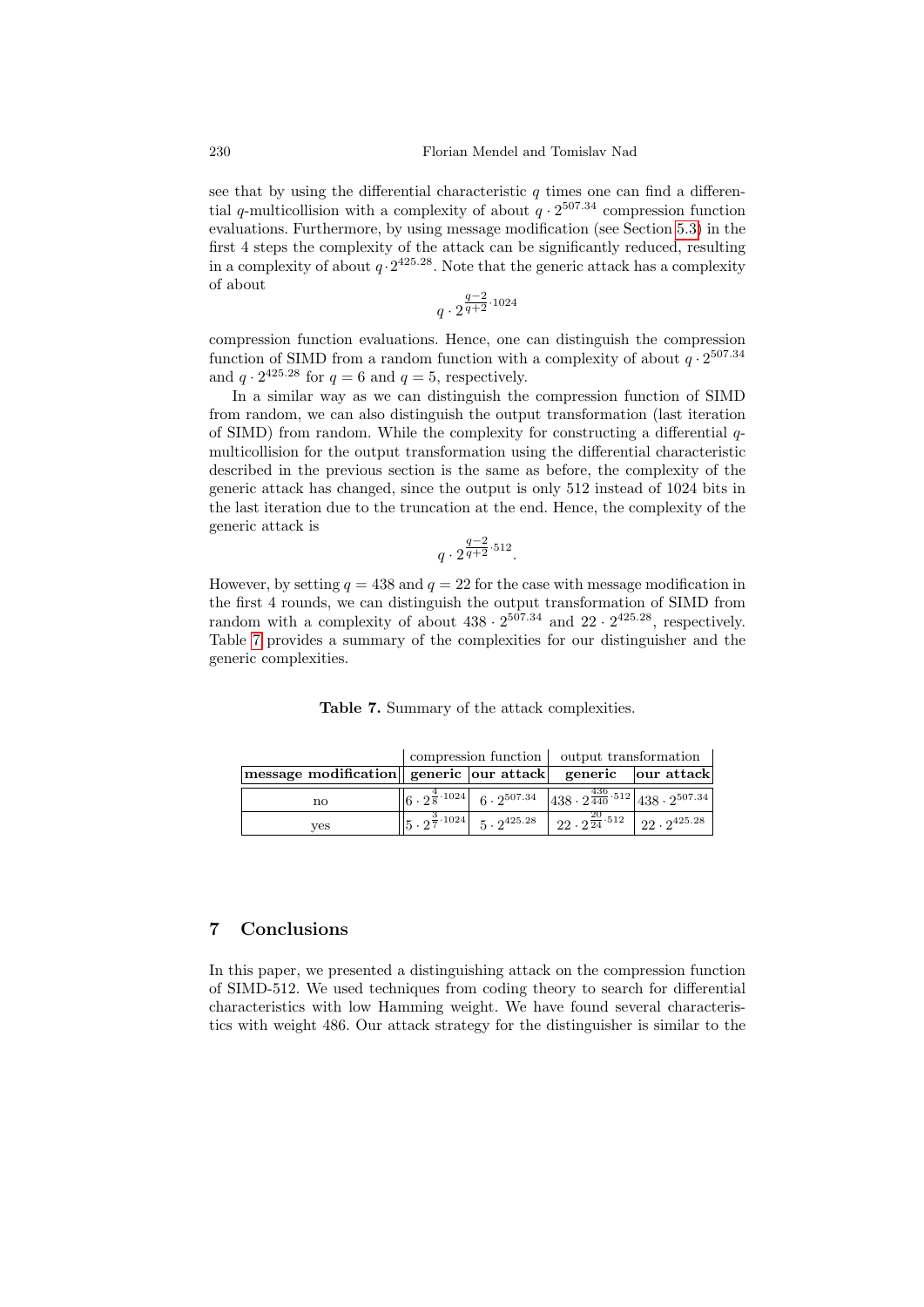multicollision distinguisher introduced by Biryukov et al. [1]. By using the characteristic with the highest success probability, we are able to construct a distinguisher, which complexity is below the generic bound in [1], even with a still conservative probability estimation. We are able to distinguish the compression function from random with a complexity of  $5 \cdot 2^{425.28}$  compression function calls. Including the output transformation the complexities are still below the generic bound, i.e. we can distinguish the output transformation of SIMD from random with a complexity of about  $22 \cdot 2^{425.28}$  compression function calls.

Even if we do not attack the whole hash function, we show unexpected properties for the SIMD-512 compression function. However, our attack does not invalidate the security claims of the designers, since most of the security comes from the message expansion, but note that the non-randomness of the compression function of SIMD effect the applicability of the proofs for the mode of operation build upon it.

This is the first external cryptanalysis of the SIMD hash function. However, the desigerns have tweaked the design to avoid this attack.

#### Acknowledgements

<span id="page-12-5"></span>The authors wish to thank Gaëtan Leurent for validating our attack, Christian Rechberger, Vincent Rijmen and the anonymous referees for useful comments and discussions. The work in this paper has been supported in part by the European Commission under contract ICT-2007-216646 (ECRYPT II) and by the Austrian Science Fund (FWF), project P19863.

# <span id="page-12-6"></span><span id="page-12-2"></span>References

- 1. Alex Biryukov, D.K., Nikolić, I.: Distinguisher and Related-Key Attack on the Full AES-256. In: Halevi, S. (ed.) Crypto. Lecture Notes in Computer Science, vol. 5677, pp. 231–249. Springer (2009)
- <span id="page-12-3"></span>2. Brassard, G. (ed.): Advances in Cryptology - CRYPTO '89, 9th Annual International Cryptology Conference, Santa Barbara, California, USA, August 20-24, 1989, Proceedings, Lecture Notes in Computer Science, vol. 435. Springer (1990)
- <span id="page-12-1"></span>3. Canteaut, A., Chabaud, F.: A New Algorithm for Finding Minimum-Weight Words in a Linear Code: Application to McEliece's Cryptosystem and to Narrow-Sense BCH Codes of Length 511. IEEE Transactions on Information Theory 44(1), 367– 378 (1998)
- <span id="page-12-4"></span><span id="page-12-0"></span>4. Chabaud, F., Joux, A.: Differential Collisi[on](#page-12-6)s in SHA-0. In: Krawczyk, H. (ed.) CRYPTO. Lecture N[otes in Computer Science, vol. 1462](http://www.cits.rub.de/imperia/md/content/magnus/dissmd4.pdf), pp. 56–71. Springer (1998)
- 5. [Chang, D.,](http://www.cits.rub.de/imperia/md/content/magnus/dissmd4.pdf) Nandi, M.: Improved Indifferentiability Security Analysis of chopMD Hash Function. In: Nyberg, K. (ed.) FSE. Lecture Notes in Computer Science, vol. 5086, pp. 429–443. Springer (2008)
- 6. Damgård, I.: A Design Principle for Hash Functions. In: Brassard [2], pp. 416–427
- 7. Daum, M.: Cryptanalysis of Hash Functions of the MD4-Family. Ph.D. thesis, Ruhr-Universität Bochum (May 2005), http://www.cits.rub.de/imperia/ md/content/magnus/dissmd4.pdf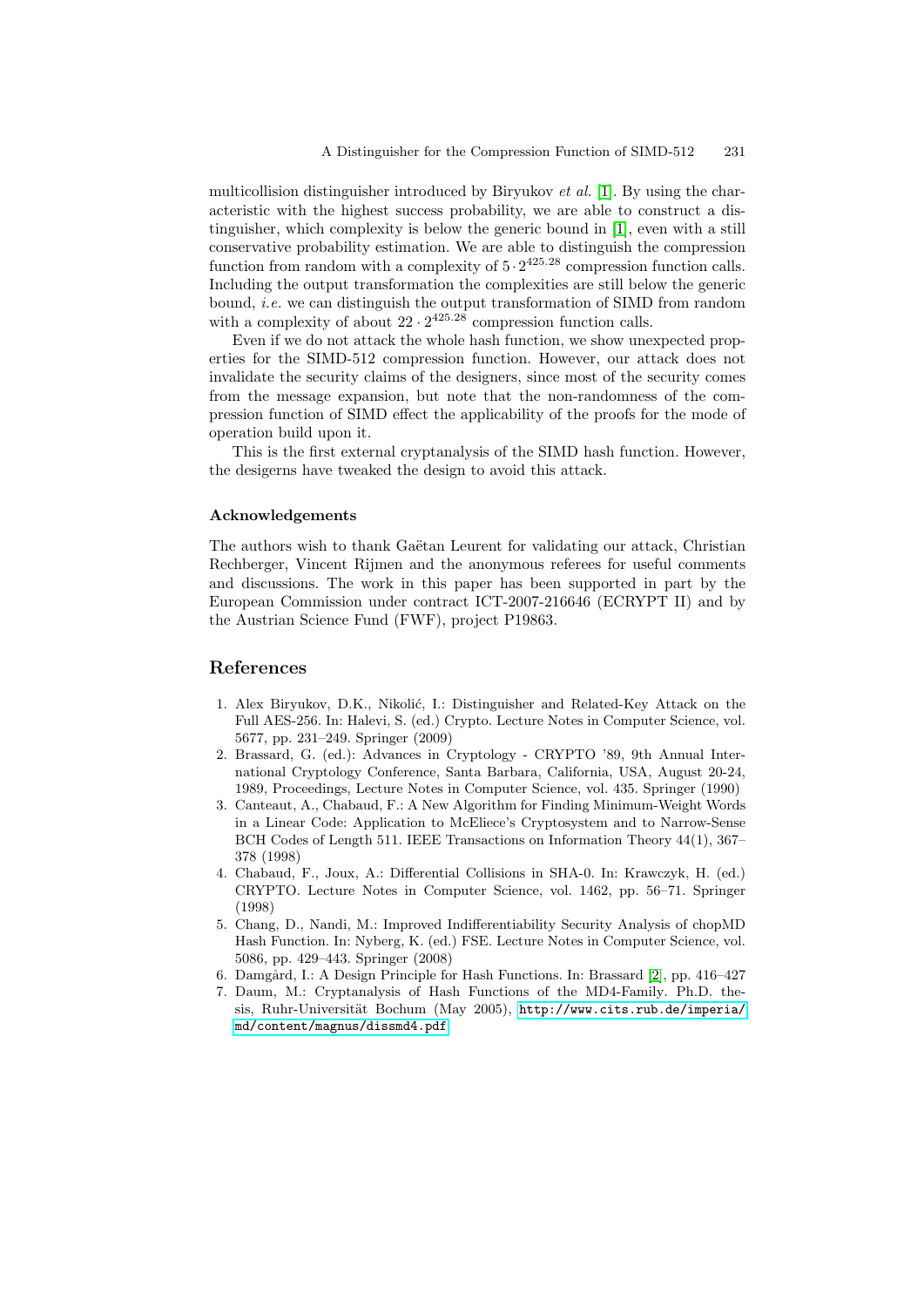- 8. Indesteege, S., Preneel, B.: Practical Collisions for EnRUPT. In: Dunkelman, O. (ed.) FSE. Lecture Notes in Computer Science, vol. 5665, pp. 246–259. Springer (2009)
- <span id="page-13-2"></span>9. Leurent, G., Bouillaguet, C., Fouque, P.A.: SIMD Is a Message Digest. Submission to NIST (2008), http://www.di.ens.fr/~leurent/files/SIMD.pdf
- <span id="page-13-0"></span>10. Lucks, S.: A Failure-Friendly Design Pri[nci](#page-12-6)ple for Hash Functions. In: Roy, B.K. (ed.) ASIACRYPT. Lecture Notes in Computer Science, vol. 3788, pp. 474–494. Springer (2005)
- 11. Maurer, U.M., Tessaro, S.: Domain Extension of Publ[ic Rand](http://csrc.nist.gov)om Functions: Beyond the Birthday Barrier. In: Menezes, A. (ed.) CRYPTO. Lecture Notes in Computer Science, vol. 4622, pp. 187–204. Springer (2007)
- <span id="page-13-4"></span>12. Merkle, R.C.: One Way Hash Functions and DES. In: Brassard [2], pp. 428–446
- <span id="page-13-7"></span>13. National Institute of Standards and Technology: Announcing Request for Candidate Algorithm Nominations for a New Cryptographic Hash Algorithm (SHA-3) Family. Federal Register Notice (November 2007), available online at: http: //csrc.nist.gov
- <span id="page-13-6"></span>14. Pramstaller, N., Rechberger, C., Rijmen, V.: Exploiting Coding Theory for Collision Attacks on SHA-1. In: Smart, N.P. (ed.) IMA Int. Conf. Lecture Notes in Computer Science, vol. 3796, pp. 78–95. Springer (2005)
- 15. Rijmen, V., Oswald, E.: Update on SHA-1. In: Menezes, A. (ed.) CT-RSA. Lecture Notes in Computer Science, vol. 3376, pp. 58–71. Springer (2005)
- 16. Wang, X., Yu, H.: How to Break MD5 and Other Hash Functions. In: Cramer, R. (ed.) EUROCRYPT. Lecture Notes in Computer Science, vol. 3494, pp. 19–35. Springer (2005)
- A Differential characteristic for the 4 steps in the feed-forward

<span id="page-13-5"></span><span id="page-13-3"></span><span id="page-13-1"></span>